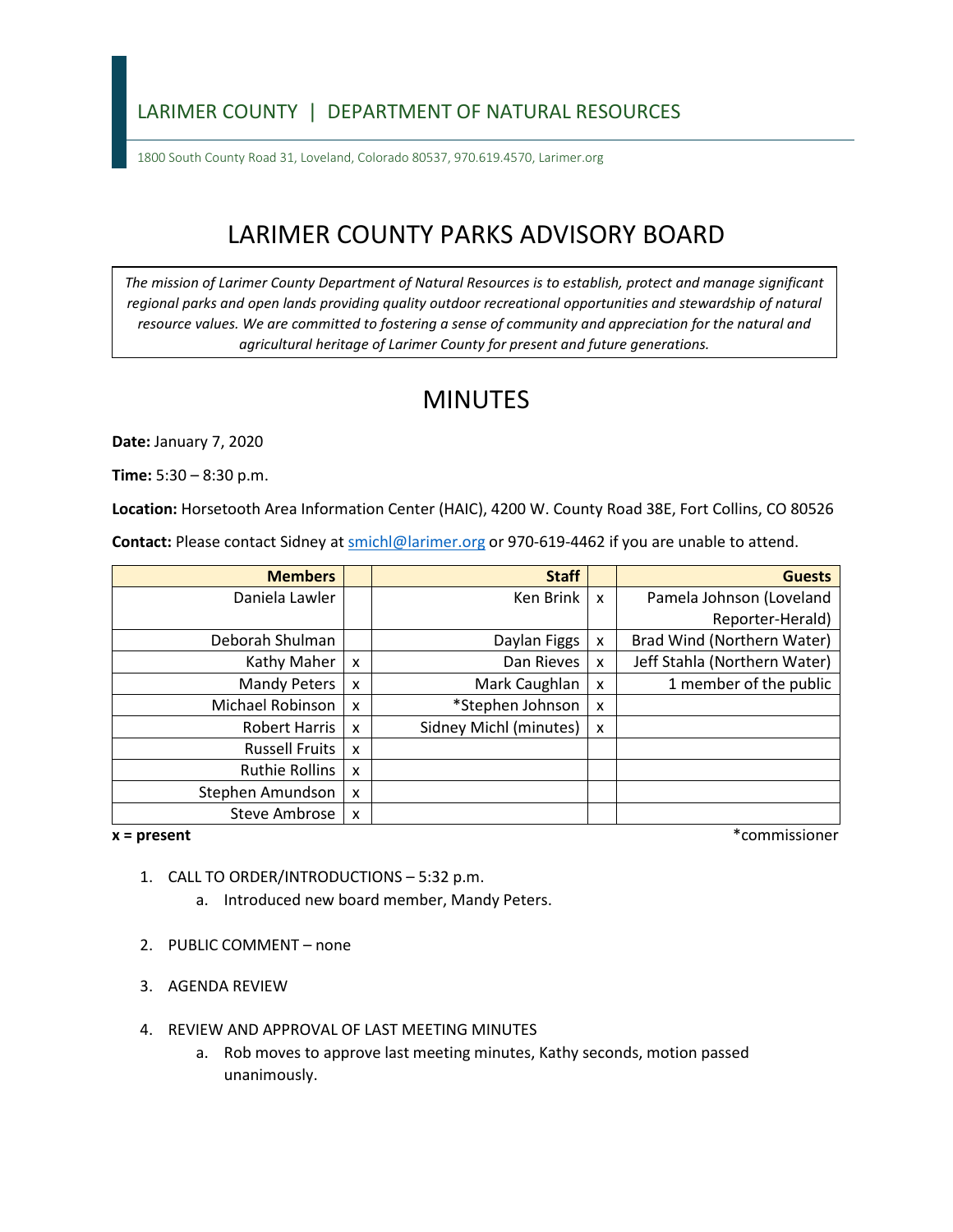- 5. INFORMATION & ANNOUNCEMENTS
	- a. Natural Resource events for this month: See [http://www.larimer.org/naturalresources.](http://www.larimer.org/naturalresources)
	- b. To sign up for Parks Advisory Board minutes, go to [http://larimer.org/subscriptions.cfm,](http://larimer.org/subscriptions.cfm) enter your email, click 'Subscribe,' and then check the 'Parks Advisory Board' box.
	- c. Daylan announced the Community Relations and Project Management positions have been filled by Korrie Johnston and Shayna Jones, respectively. They will attend a PAB meeting soon for introduction.
- 6. UPDATES & REPORTS
	- a. Park District updates Dan/Mark
		- teams to tackle different items, drive-through for 2020 Carter Lake projects is summer, now through March is the best time to apply if you know of anyone i. Dan – January/February mode of operations – recent snowstorm delayed some projects but they are underway now that the ground is bare. Assembling core scheduled for Thursday. Goal is to identify operational inefficiencies and create solutions (trash system, growth and visitation models, misc. in-house items). Planned the 2020 training calendar for rangers. Starting to hire seasonals for the interested.
	- b. 2019 Quarter 4 Board Report Daylan
		- i. Distributed DNR's second quarterly board report. Let Daylan know of any stories or info you'd like added. Quarterly reports can be found at [https://www.larimer.org/naturalresources/plans-reports-advisory-boards.](https://www.larimer.org/naturalresources/plans-reports-advisory-boards)
	- c. Glade Reservoir recreation plan update Daylan
		- i. Daylan updated a proposal will be presented to the board for consideration in February, discussion will be focused on 1041 powers and the recreation component of the project.
		- Hollow and Glade. Daylan encouraged PAB to review DNR master plans before the February meeting and consider how the County might replicate a recreation experience like that of Horsetooth Reservoir or Carter Lake. ii. Ken gave an overview of the 2017 Parks Master Plan and mentioned opportunities to expand recreation for reservoir parks in reference to Chimney
		- iii. Brad Wind (Northern Water General Manager) gave an overview of Chimney Hollow as an extension of the C-BT project. Construction will begin in summer or fall of 2020, expected to be the largest civil works project in CO over the 4-year construction period. Glade is in 1041 permitting process, County commissioners will review the permit application this spring. Construction is 6-7 years out, then anticipate a 3-year build time.
		- iv. Jeff Stahla (Northern Water Public Information Officer) clarified the 1041 permitting process has specific application and review deadlines.
		- v. Russell mentioned BOR has hosted tours of dam sites and other infrastructure the last couple of years for PAB, it might be beneficial for Northern to do something similar. Brad agreed and explained Northern Water and BOR co-

This meeting will be recorded and archived according to law. Votes require a quorum. Public can view agenda and minutes at: http://legacy.larimer.org/boards/minutes/parks\_advisory\_board.cfm

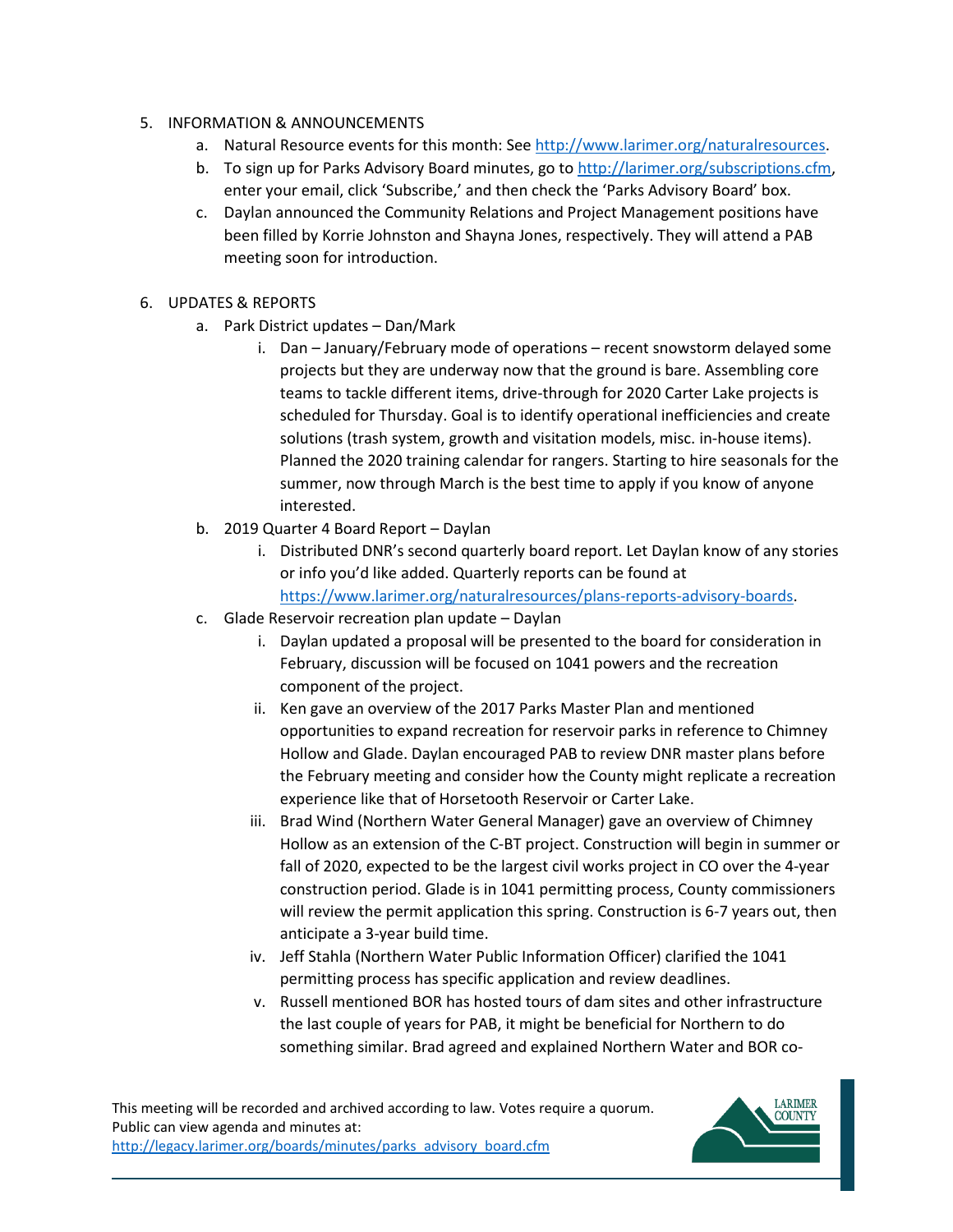dams are fully owned and managed by Northern, Chimney Hollow will be owned operate Horsetooth Reservoir and Carter Lake. The transfer forks below the by the Northern Water Municipal Subdistrict.

- vi. Daylan said DNR is working with Northern on a management plan for Chimney Hollow, more updates to come.
- d. CIP update Ken
	- i. FLAP grant recently found out the review committee delayed their decisionmaking timeline, should know outcome in March. Scoping visit in mid-November went well.
	- list of cabin specifications. The Architects Studio was hired to develop a anticipated to be built and open to the public at Horsetooth Reservoir in 2021 with the goal of replicating/adapting designs at other DNR locations. ii. New cabins – in 2018, staff stayed in camper cabins throughout CO to develop a standardized design focused on durability and insect-resistance, their design is
	- complete, then parking lots will be repaved. iii. Preventative maintenance – plan is to replace water lines before FLAP grant is
	- iv. Skyview Campground Carter Lake group campsite (formerly Biglandia) will be built in the meadow below Carter Knolls, anticipate construction to begin in fall of 2021 and hope to open to public Memorial Day of 2022. Dan will bring concept drawings to PAB soon.
	- v. BOR grant received ~\$200k from BOR and matched \$62k of Parks funds to build semi-permanent structures for ANS inspectors.
- e. Wastewater study update Brian Abrams, Farnsworth Group (not attending)

### 7. DISCUSSION ITEMS

- a. Electric motorized bike review and discussion Daylan
	- i. Follow-up on conversation regarding e-bike opportunities on DNR properties. Challenge in managing consistent enforcement across regional trails, currently LCDNR recommends continuing the recently adopted regulations that allow in agreement with neighboring agencies. Drafted a memo to summarize survey findings, literature review info from City of Boulder, and staff recommendations. Class I and II e-bikes on paved, regional trails only. Staff will revisit the regulation during the next regular update of Department regs anticipated in late 2021. The draft memo can be found here:

[https://apps.larimer.org/boards/minutes/parks\\_advisory\\_board.cfm.](https://apps.larimer.org/boards/minutes/parks_advisory_board.cfm)

#### 8. ACTION ITEMS

- a. Online public notice of board and commission meetings
	- i. Michael moves to approve the staff recommendation to change to online public notice of board and commission meetings, Stephen seconds, motion passed unanimously.

This meeting will be recorded and archived according to law. Votes require a quorum. Public can view agenda and minutes at: http://legacy.larimer.org/boards/minutes/parks\_advisory\_board.cfm